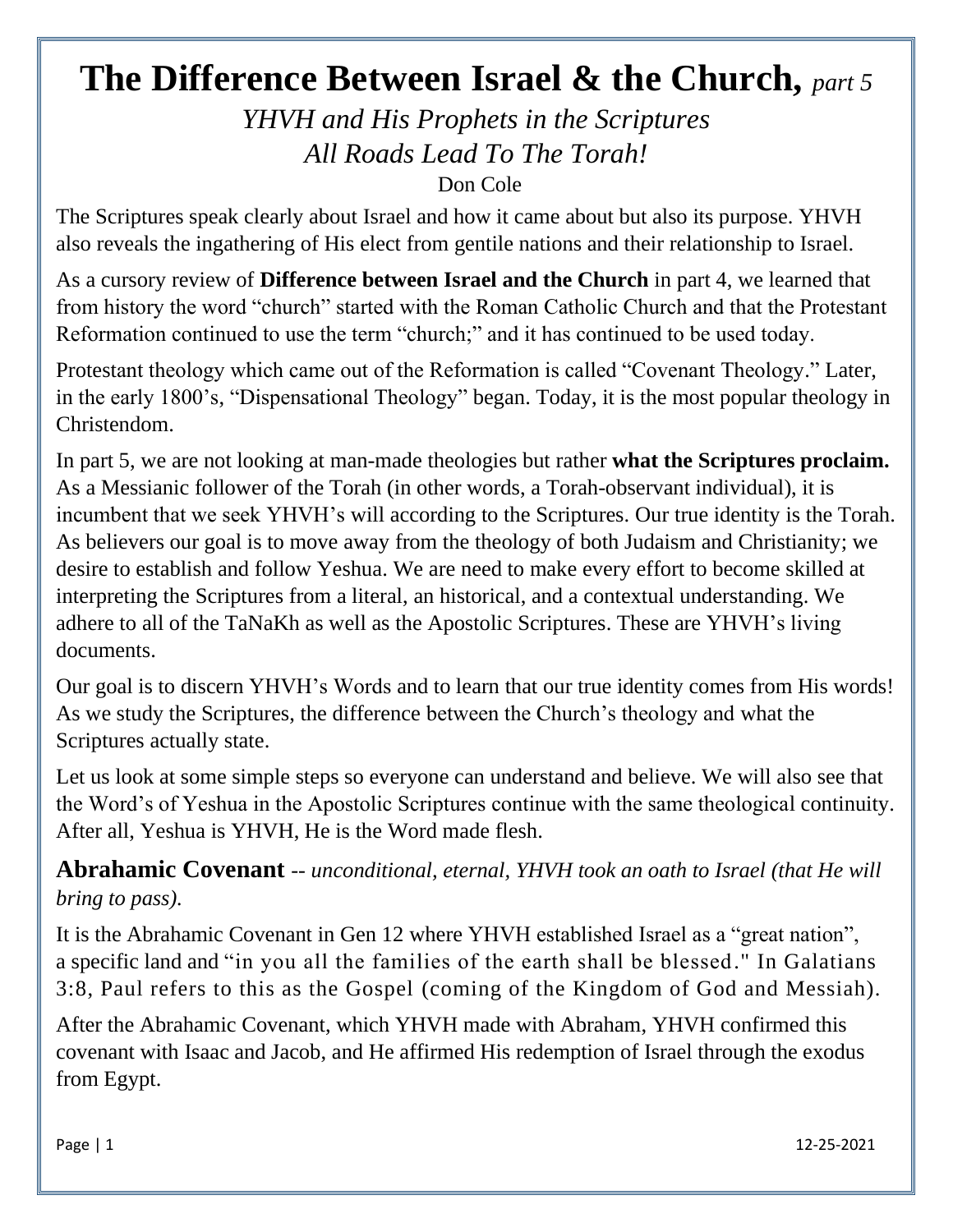In Exodus 2:24, Moses further affirmed YHVH's covenant when he said:

<sup>2:24</sup>And God heard their groaning, and God remembered his covenant with Abraham, with Isaac, and with Jacob.

**Mosaic Covenant** (part 4) -- *conditional, eternal, given to Israel. (ie 'you do this; I will do this')*

YHVH delivered the Mosaic Covenant only to Israel, no other nation.

**Davidic Covenant** -- *unconditional, eternal to Israel (birthing of the Messiah)*

Next week we will look at the Davidic Covenant and line of the Messiah!

**Renewed (New) Covenant** -- *conditional, eternal, and to Israel*

The Abrahamic Covenant established Israel as a nation, and again YHVH delivered the Mosaic Covenant only to Israel, plus the David Covenant and the New Covenant was prophesied by Jeremiah.

Jeremiah 31:31 ESV:

**[31:31](http://biblehub.com/romans/11-1.htm)** "Behold, the days are coming, declares the LORD [YHVH], when I will make a new covenant with the house of Israel and the house of Judah"

The point is that all of the eternal redemptive promises and covenants were established and promised to Israel alone, and Israel only, that is the nation of Israel. We read from the prophet Amos.

Amos 3:2 ESV:

**[3:2](http://biblehub.com/romans/11-1.htm)** ["Only](https://biblehub.com/hebrew/7535.htm) [you](https://biblehub.com/hebrew/853.htm) [have I known](https://biblehub.com/hebrew/3045.htm) [from all](https://biblehub.com/hebrew/3605.htm) [the families](https://biblehub.com/hebrew/4940.htm) [of the earth.](https://biblehub.com/hebrew/127.htm)"

And, again, Zechariah is quoted in Zech 8:23 ESV.

**[8:23](http://biblehub.com/romans/11-1.htm)** "This [is what](https://biblehub.com/hebrew/3541.htm) the LORD [\[YHVH\]](https://biblehub.com/hebrew/3068.htm) [of Hosts](https://biblehub.com/hebrew/6635.htm) [says:](https://biblehub.com/hebrew/559.htm) ["In those](https://biblehub.com/hebrew/1992.htm) [days](https://biblehub.com/hebrew/3117.htm) [ten](https://biblehub.com/hebrew/6235.htm) [men](https://biblehub.com/hebrew/582.htm) [from the](https://biblehub.com/hebrew/1471.htm)  [nations](https://biblehub.com/hebrew/1471.htm) (gentiles) [of every](https://biblehub.com/hebrew/3605.htm) [tongue](https://biblehub.com/hebrew/3956.htm) [will tightly](https://biblehub.com/hebrew/2388.htm) [grasp](https://biblehub.com/hebrew/2388.htm) [the robe](https://biblehub.com/hebrew/3671.htm) [of a Jew,](https://biblehub.com/hebrew/3064.htm) [saying,](https://biblehub.com/hebrew/559.htm) ['Let us](https://biblehub.com/hebrew/1980.htm)  [go](https://biblehub.com/hebrew/1980.htm) [with you,](https://biblehub.com/hebrew/5973.htm) [for](https://biblehub.com/hebrew/3588.htm) [we have heard](https://biblehub.com/hebrew/8085.htm) that [God](https://biblehub.com/hebrew/430.htm) [is with you.'"](https://biblehub.com/hebrew/5973.htm)

Then Isaiah prophesied in the context during the future reign of the millennial Temple at YHVH's house of prayer and said

Isaiah 56:3-7 ESV:

- **56[:3](http://biblehub.com/isaiah/56-3.htm)** "Let not the foreigner who has joined himself to the LORD [YHVH] say, "The LORD [YHVH] will surely separate me from his people"; and let not the eunuch say, "Behold, I am a dry tree."
- **56[:4](http://biblehub.com/isaiah/56-4.htm)** For thus says the LORD [YHVH]: "To the eunuchs who keep my Sabbaths, who choose the things that please me and hold fast my covenant,